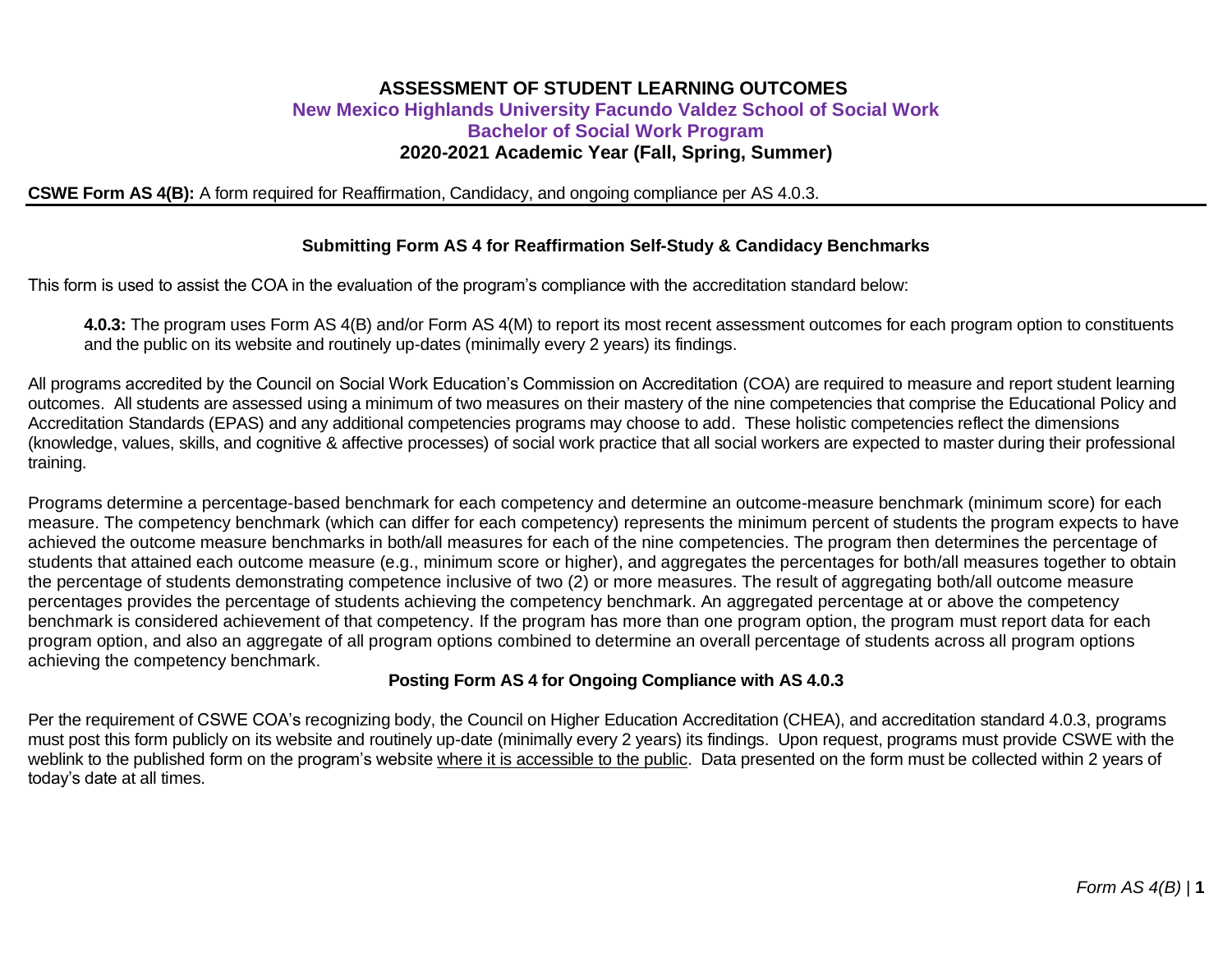## **Summary of the Program's Assessment Plan**

All students are assessed using a minimum of two measures on their mastery of the nine competencies that comprise the Educational Policy and Accreditation Standards of the Council on Social Work Education and any additional competencies programs may choose to add. Summarize the program's competency-based assessment plan. Programs may add/delete rows to accurately reflect the number measures included in the data presented.

| <b>Assessment Measure #1: Final Field Evaluation</b>                                                                                                                                                                                        |                                                                                                                                                                               |  |  |
|---------------------------------------------------------------------------------------------------------------------------------------------------------------------------------------------------------------------------------------------|-------------------------------------------------------------------------------------------------------------------------------------------------------------------------------|--|--|
| Dimension(s) assessed:                                                                                                                                                                                                                      | <b>Skills</b>                                                                                                                                                                 |  |  |
| When/where students are assessed:                                                                                                                                                                                                           | Field placement                                                                                                                                                               |  |  |
| Who assessed student competence:                                                                                                                                                                                                            | <b>Field instructors</b>                                                                                                                                                      |  |  |
| Outcome Measure Benchmark (minimum score indicative of achievement) for<br>Competencies 1-9:                                                                                                                                                | 4.5 on a 1 to 5 (5 point) scale                                                                                                                                               |  |  |
| Competency Benchmark (percent of students the program expects to have                                                                                                                                                                       | 80%                                                                                                                                                                           |  |  |
| achieved the minimum scores, inclusive of all measures) for Competencies 1-9:                                                                                                                                                               |                                                                                                                                                                               |  |  |
| Assessment Measure #2: Course-Embedded Rating Scale (one per competency)                                                                                                                                                                    |                                                                                                                                                                               |  |  |
| Dimension(s) assessed:                                                                                                                                                                                                                      | Varies by the measure of each<br>competency - all dimensions<br>(knowledge, values, skills,<br>cognitive and affective<br>processes) are assessed on<br>multiple competencies |  |  |
| When/where students are assessed:                                                                                                                                                                                                           | Throughout their program/in the<br>classroom                                                                                                                                  |  |  |
| Who assessed student competence:                                                                                                                                                                                                            | Classroom instructor                                                                                                                                                          |  |  |
| Outcome Measure Benchmark (minimum score indicative of achievement) for<br>Competencies 1-9:                                                                                                                                                | 4.0 on a 1 to 5 (5 point) scale                                                                                                                                               |  |  |
| Competency Benchmark (percent of students the program expects to have<br>achieved the minimum scores, inclusive of all measures) for Competencies 1-9:                                                                                      | 80%                                                                                                                                                                           |  |  |
| Aggregated Percentage of Students at the Competency Benchmark                                                                                                                                                                               |                                                                                                                                                                               |  |  |
| <b>Calculation:</b> We calculated & reported the average value between the percentages of students achieving the<br>benchmark on the two outcome measures.<br>(% achieving benchmark on measure 1 + % achieving benchmark on measure 2) / 2 |                                                                                                                                                                               |  |  |
| Program Benchmark: The competency benchmark for the program was set at 80%, as per common practice in<br>educational programming, and as per faculty consensus.                                                                             |                                                                                                                                                                               |  |  |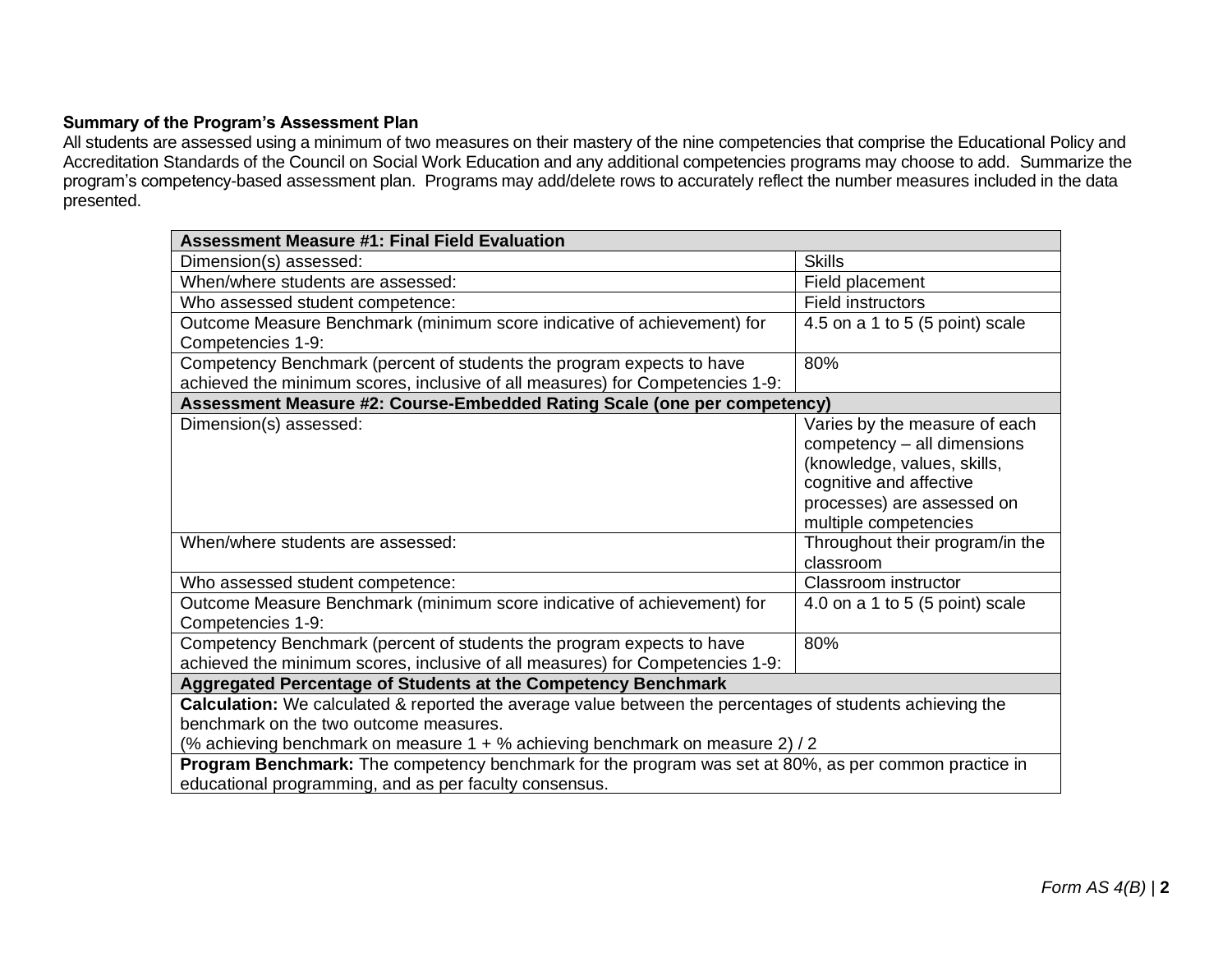# **New Mexico Highlands University, Facundo Valdez School of Social Work Bachelor of Social Work Program**

Learning Outcome Assessment Data from the 2020-2021 Academic Year (Fall, Spring, Summer)

| <b>COMPETENCY</b>                                                                                  | <b>COMPETENCY BENCHMARK</b>                                                                                    | <b>PERCENTAGE OF STUDENTS ACHIEVING</b><br><b>BENCHMARK</b>                                          |
|----------------------------------------------------------------------------------------------------|----------------------------------------------------------------------------------------------------------------|------------------------------------------------------------------------------------------------------|
|                                                                                                    |                                                                                                                | <b>Aggregate of All Program Options</b><br>(all campus locations) <sup>1</sup><br>$N = 71$ to $93^2$ |
| <b>Competency 1: Demonstrate Ethical and</b><br><b>Professional Behavior</b>                       | 80% of students will achieve benchmark on the<br>aggregation (average) of the two outcome measures.            | 75.57%                                                                                               |
| <b>Competency 2: Engage Diversity and Difference</b><br>in Practice                                | 80% of students will achieve benchmark on the<br>aggregation (average) of the two outcome measures.            | 81.36%                                                                                               |
| <b>Competency 3: Advance Human Rights and</b><br>Social, Economic, and Environmental Justice       | Benchmark: 80% of students will achieve benchmark on<br>the aggregation (average) of the two outcome measures. | 74.43%                                                                                               |
| <b>Competency 4: Engage in Practice-informed</b><br><b>Research and Research-informed Practice</b> | Benchmark: 80% of students will achieve benchmark on<br>the aggregation (average) of the two outcome measures. | 76.92%                                                                                               |
| <b>Competency 5: Engage in Policy Practice</b>                                                     | Benchmark: 80% of students will achieve benchmark on<br>the aggregation (average) of the two outcome measures. | 80.92%                                                                                               |
| Competency 6: Engage with Individuals,<br>Families, Groups, Organizations, & Communities           | Benchmark: 80% of students will achieve benchmark on<br>the aggregation (average) of the two outcome measures. | 88.0%                                                                                                |
| Competency 7: Assess Individuals, Families,<br><b>Groups, Organizations, and Communities</b>       | Benchmark: 80% of students will achieve benchmark on<br>the aggregation (average) of the two outcome measures. | 80.79%                                                                                               |

<sup>1</sup> We do have multiple program options, with campus locations in Albuquerque, Farmington, Las Vegas, Rio Rancho, and Santa Fe, New Mexico. However, during the 2020-21 academic year, because of public health restrictions associated with the COVID-19 pandemic, all social work classes at New Mexico Highlands were moved online, with nearly all BSW classes being offered synchronously, via Zoom, and with a handful of asynchronous course offerings, as well. This enabled students to enroll in any class section of a course, regardless of their usual campus location. Students from different program options were thus integrated together in each class section. As a result, we were unable to analyze students' mastery of the social work competencies by program option. Rather, student learning outcomes for 2020-21 are only presented in sum, across all program options.

<sup>2</sup> Because of our sizeable number of part-time students, there is variation in the number of students in field placements and in the different classes where assessment of competency was conducted. Thus, we present the range of sample sizes across the different measures.